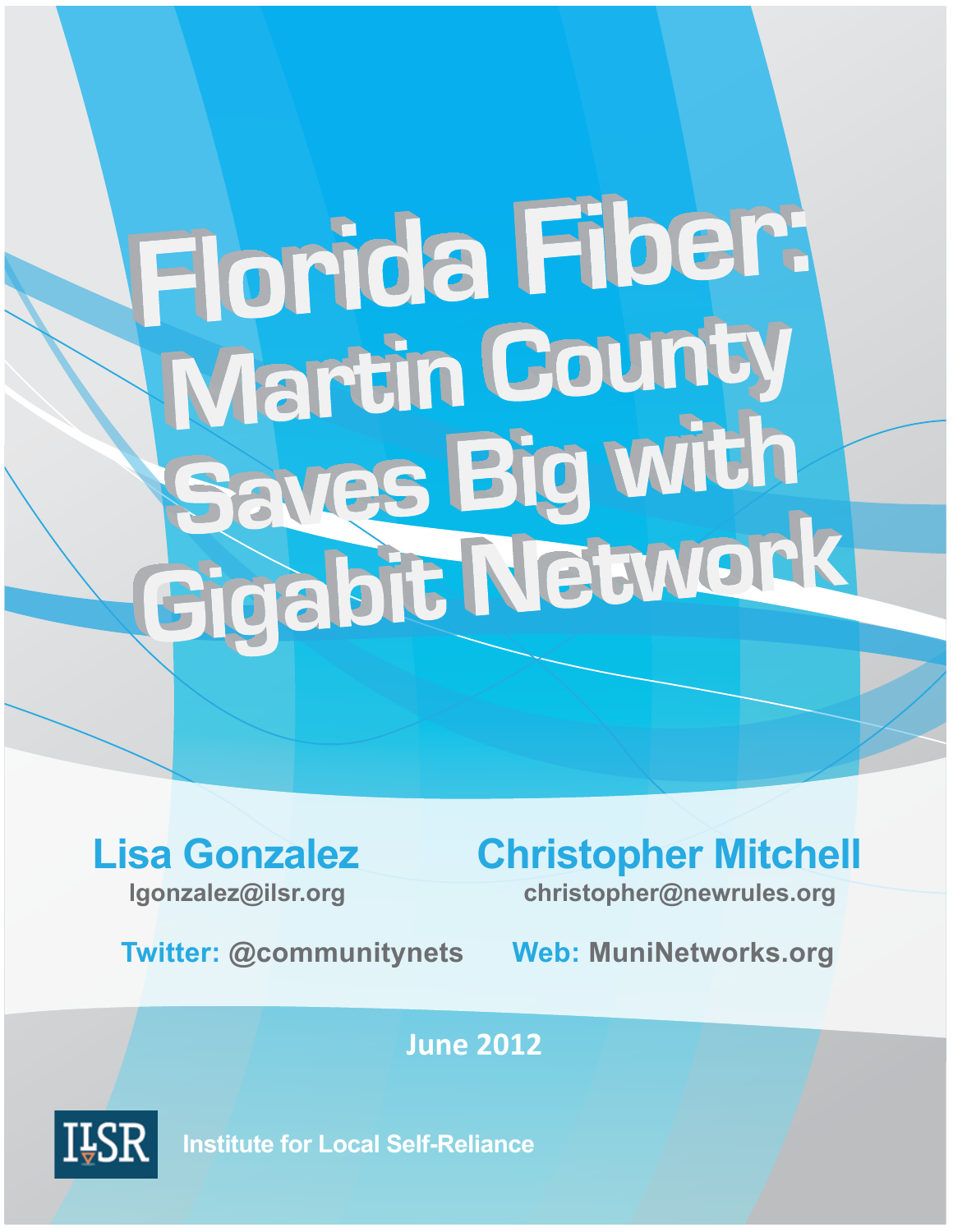## **Acknowledgments**

The authors would like to thank our colleagues at the Institute for Local Self-Reliance, particularly John Farrell and David Morris. This report would not have been possible without all the time Martin County CIO Kevin Kryzda spent answering our questions over a series of interviews and email discussions. Thanks also to Dale Gregory with Cherrystone Management Consultants Inc. and others from the County who shared information with us.

### **Recent ILSR Publications**

[U.S. CLEAN Programs: Where Are We Now? What Have We Learned?](http://www.ilsr.org/u-s-clean-programs-now-learned/) By John Farrell, June 2012

[Broadband at the Speed of Light](http://www.ilsr.org/broadband-speed-light/) By Christopher Mitchell, April 2012

[Walmart's Greenwash](http://www.ilsr.org/new-report-walmarts-greenwash/) By Stacy Mitchell, March 2012

[Rooftop Revolution: Changing Everything with Cost-Effective Local Solar](http://www.ilsr.org/rooftop-revolution-changing-everything-with-cost-effective-local-solar/) By John Farrell, March 2012

[Learning from Burlington Telecom: Some Lessons for Community Networks](http://www.ilsr.org/learning-burlington-telecom-some-lessons-community-networks/) By Christopher Mitchell, August 2011

[Democratizing the Electricity System - A Vision for the 21st Century Grid](http://www.ilsr.org/democratizing-electricity-system-vision-21st-century-grid/) By John Farrell, June 2011

[Publicly Owned Broadband Networks: Averting the Looming Broadband Monopoly](http://www.ilsr.org/publicly-owned-broadband-networks-averting-looming-broadband-monopoly/) By Christopher Mitchell, March 2011

[Faster, Cheaper Broadband in North Carolina Comes from Community Fiber Networks](http://www.ilsr.org/information/publications/faster-cheaper-broadband-north-carolina-comes-community-fiber-networks/) By Christopher Mitchell, November 2010

[Breaking the Broadband Monopoly: How Communities Are Building the Networks They Need](http://www.ilsr.org/breaking-broadband-monopoly/) By Christopher Mitchell, May 2010

#### [www.ILSR.org](http://www.ILSR.org)

Since 1974, the Institute for Local Self-Reliance (ILSR) has worked with citizen groups, governments and private businesses to extract the maximum value from local resources. A program of ILSR, the New Rules Project helps policy makers to design rules as if community matters.

2012 by the Institute for Local Self-Reliance. Permission is granted under a Creative Commons license to replicate and distribute this report freely for noncommercial purposes. To view a copy of this license, visit <http://creativecommons.org/licenses/by-nc-nd/3.0/>.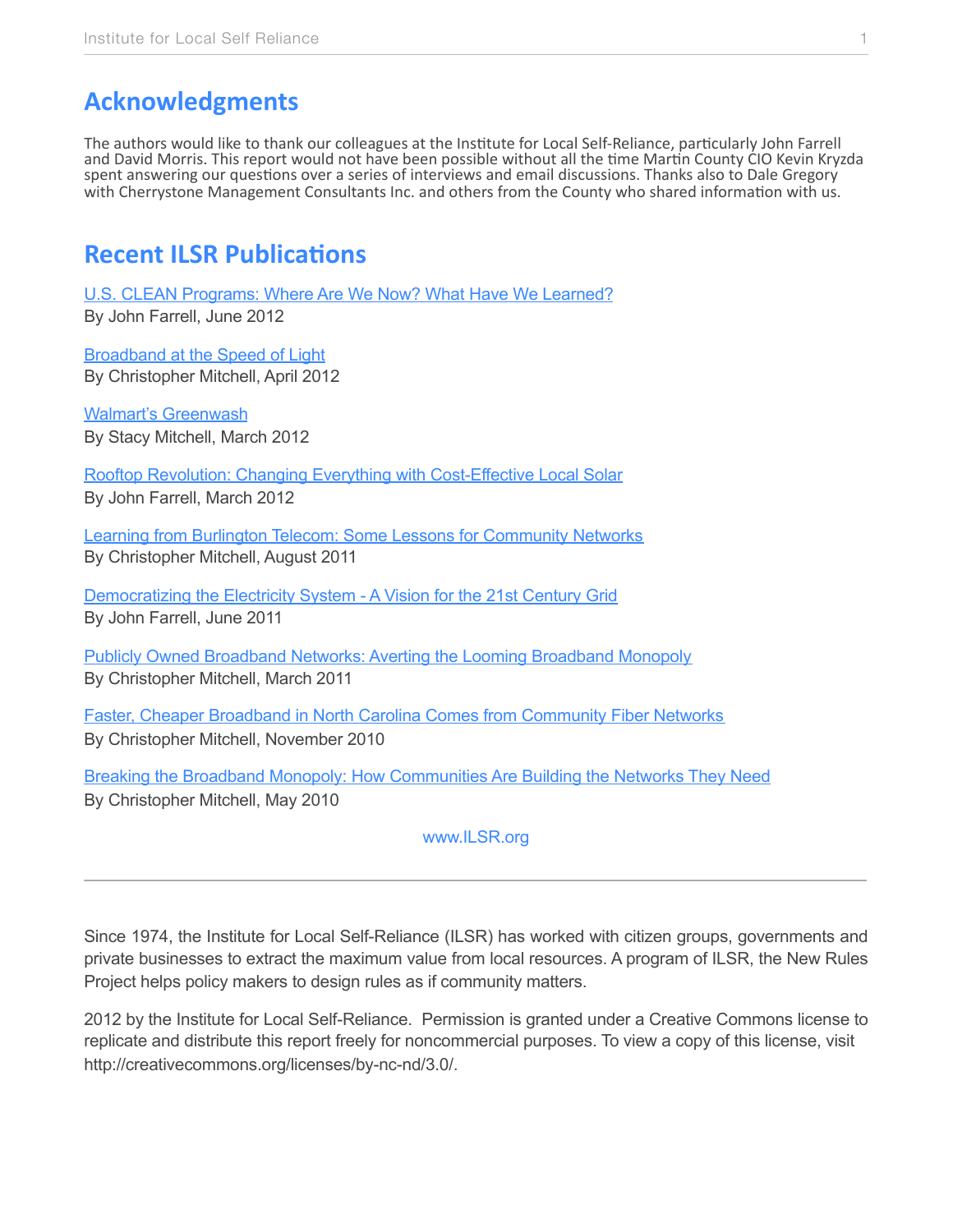#### **Executive Summary**

Martin County (hereafter "the County"), located on Florida's Atlantic coast, faced a problem shared by local governments across the nation: the rapidly escalating cost of telecommunications access. For ten years, the County had connected schools and other public facilities with leased lines from the local cable company but Comcast was threatening to radically increase its prices after the lease expired in 2010.

Knowing that the County had few choices and little bargaining power under Florida law, County Chief Information Officer Kevin Kryzda had to find an alternative to a Comcast-inspired 800% increase in costs in coming years.

Kryzda embarked on what he termed the "rubber chicken circuit" to encourage local leaders and elected officials to consider building a countyowned network rather than continuing to lease services indefinitely. Analyses suggested the investment would save money for the taxpayers, provide a next-generation fiber optic network that was almost limitless, dramatically increase the reliability of network connections, and eliminate the County's dependence on Comcast.

Despite strong opposition from Comcast, the County moved forward with the plan with support from the school district and local businesses. By exploring a variety of partnerships with other public entities, Kryzda reduced the original estimated cost of \$9.8 million to \$4.14 million.

The school district paid for \$1.3 million of the capital costs out of an existing capital budget and will recoup its investment in five years. Savings after year six will be at least \$340,000 per year. The school district pays \$6,120 per year to connect 26 sites with gigabit connections. Comparing connections supplied by AT&T to the remaining two school district sites not connected by the County, the County network delivers 14,161 times the capacity provided by AT&T per dollar.

The dark fiber from Comcast had no redundancy and was deployed on poles, leaving it vulnerable to hurricanes. The new County-owned network was built underground with redundancy, a dramatic improvement.

A local hospital is leasing dark fiber from the network, allowing it to explore next-generation services at an affordable rate. Revenue from the hospital put the County "in the black," meaning that the County has not had to increase its telecommunications costs relative to what it had been previously been paying despite now having a far superior network. Over twenty years, the cost savings are estimated at over \$30 million compared to leasing connections.

The community has become more self-reliant and has more control over its future budgets, no longer fearing rate hikes from Comcast or other providers. Though a partnership with an existing local Internet Service Provider provider, some in the County have additional choices for broadband. Martin County has no plans to offer services directly to residents or businesses, but the presence of its network has fundamentally altered the market, to the benefit of residents and local businesses.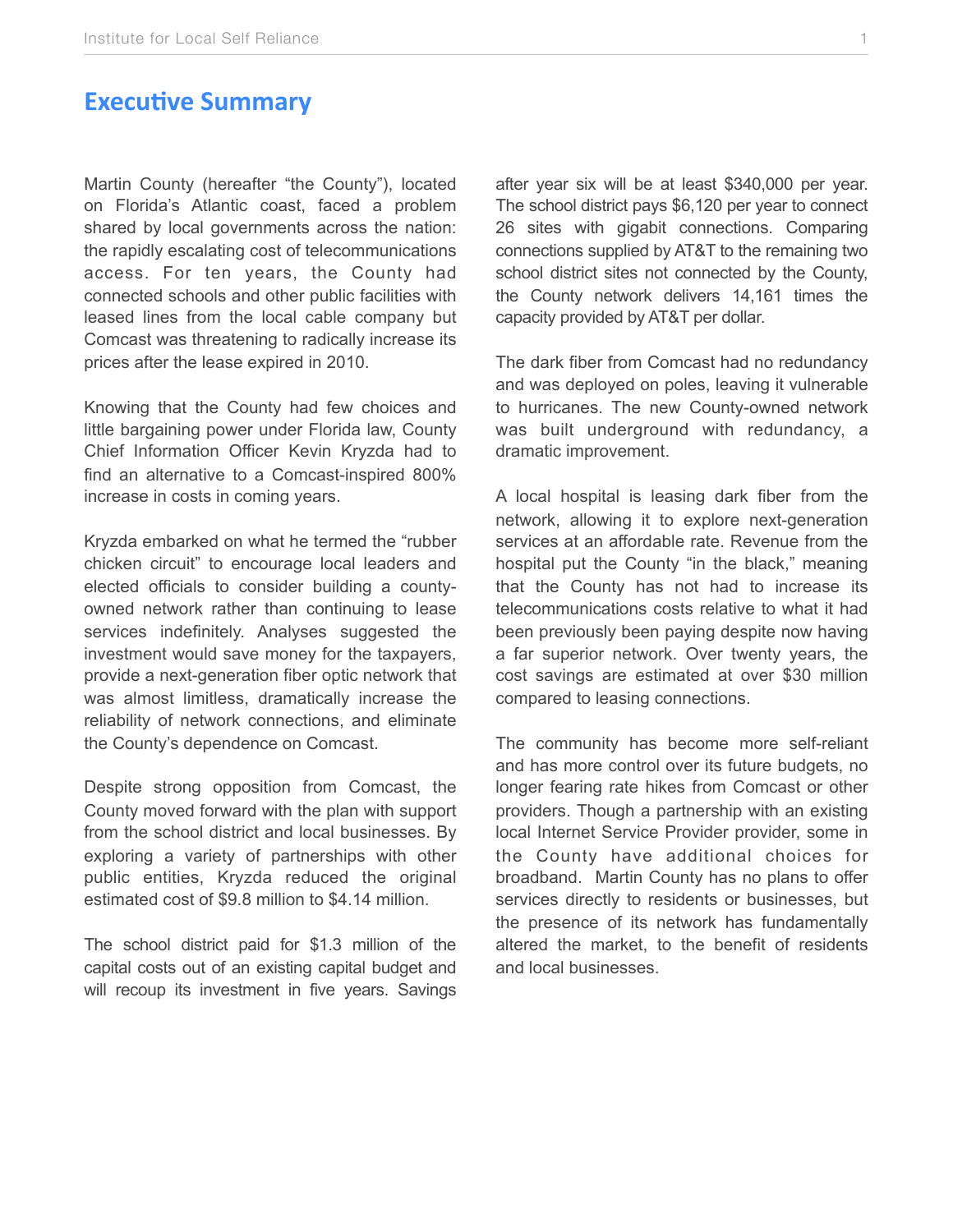#### **Introduction**

Martin County covers 750 square miles, including 200 square miles of water, from beaches on the east to Lake Okeechobee on the west. Tourism and retirement have played a major role in the County's economy. A mild climate attracts retirees at a high rate relative to the rest of the state. People over the age of 65 comprise about 27 percent of the county's 150,000 residents.

The county operates water and wastewater utilities but does not have its own electric utility. The County Information Technology (IT) Department has long operated its own telecommunications network, largely over lines leased from the cable company.

#### **In the Beginning was Dark Fiber**

Like any local government, Martin County has public facilities (schools, police, fire, etc.) scattered across its footprint that need to communicate with each other and the outside world. Since 1999, Martin County operated its

own network at minimal cost using dark fiber lines leased from the incumbent cable company as part of its video franchise agreement. The original franchise was negotiated with Adelphia, which Comcast assumed after Adelphia went bankrupt amidst scandal and mismanagement.

Dark fiber is another term for fiber optic cable without any network gear attached. Martin County leased the dark fiber from Comcast and used its own networking gear to provide services to public buildings. At least two fiber strands, sometimes as many as eight, ran from the County Administrative Center to each of the 54 county locations for a total cost of \$10,500 per month (\$121,500 each year).

Regardless of whether it used 10Mbps, 100Mbps, or 1000Mbps (1 gigabit), Martin County's bill to Comcast remained fixed at \$10,500 per month. If it wanted higher capacities, the County simply had to invest in more expensive electronics (lasers, routers, etc.). However, a weakness in the Comcast system was that the connections were aerial and lacking in redundancy[.1](#page-12-0)

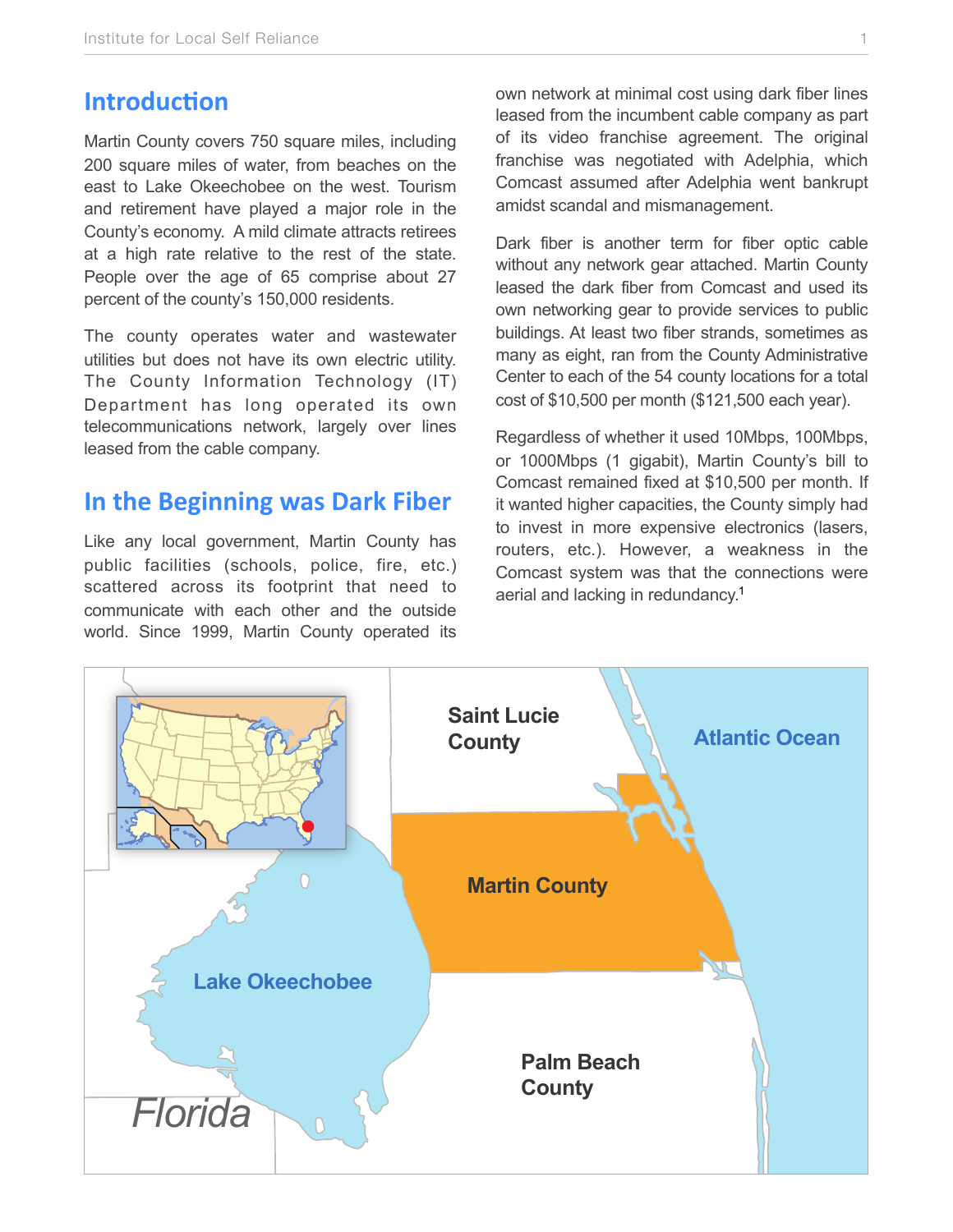#### **Florida Consumer Choice Act**

In order to offer cable and broadband, cable companies need access to poles and other assets that are located on property throughout the community. This property is commonly called the right-of-way (ROW). Cable companies have historically had to negotiate with each local government for permission to use the right-ofway. They typically paid a recurring franchise fee, made a few television channels available to the public, agreed to minimum quality standards, and sometimes provided some form of broadband network for the local government.

The Florida Consumer Choice Act of 2007 eliminated the need for companies to negotiate with each community for access to poles, conduits and other assets on public property.

The Act was justified as a way to encourage competition in cable television and broadband. However, states that have adopted this state-wide franchise model have the same general set of DSL/cable choices and see the same regular rate increases as states that have not revoked local authority to manage the right-of-way. For more information, see *[Statewide Video Franchising](http://www.hhh.umn.edu/centers/stpp/pdf/VideoFranchisingReport.pdf)  [Legislation: A Comparative Study of Outcomes in](http://www.hhh.umn.edu/centers/stpp/pdf/VideoFranchisingReport.pdf) [Texas, California, and Michigan](http://www.hhh.umn.edu/centers/stpp/pdf/VideoFranchisingReport.pdf)* by the Center for Science, Technology, & Public Policy at the University of Minnesota.

The franchise agreement with Comcast was set to expire in 2009 and changes in the regulatory environment had reduced the County's negotiating power relative to Comcast. The Florida Consumer Choice Act of 2007 moved franchise authority to the State and limited what communities could require of telecommunications providers that wanted to use the public's Right-of-Way (see box).

Unlike Adelphia, Comcast tends not to lease dark fiber. Rather than allowing Martin County to continue leasing dedicated strands of fiber, Comcast wanted the County to move to "managed services." The managed services approach would give more control to Comcast, which could then charge more for higher tiers of capacity. And

#### **Dark Fiber v Managed Services**

When Martin County was leasing dark fiber, it decided what equipment to use on its network. It is that equipment that sends laser pulses over the fiber, bringing it to life. The County could decide whether to pay x for equipment that will allow 100 megabit connections or pay y to move data at gigabits per second. However, decisions about equipment go far beyond just capacity. Some equipment is more reliable, some allows for Qualify of Service specifications, and so on. Comcast prefers to sell what it calls managed services, where it would tell Martin County it can pay x for 100Mbps, y for 1Gbps, etc. However, Comcast would decide what equipment is used, taking control out of the hands of the County and limiting its options. Generally, the markup on buying capacity from a cable or telephone company is far higher than what it would cost an entity like Martin County to do over dark fiber.

Comcast would likely engage in oversubscription, a common practice where the provider takes a single 100Mbps connection and sells it to multiple customers, promising each "up to 100Mbps." This arrangement means that subscribers could see speeds of 100Mbps but congestion would result in slower speeds most of the time. An analogy would be selling access to a highway with a speed limit of 65mph but rush hour conditions render the top theoretical speed meaningless.

Moving from dark fiber, where Martin County owned and operated its own electronics, to managed services would strand the investments in equipment made by the County and school district.

Comcast was not the only provider in Florida to phase out dark fiber contracts. After AT&T took over BellSouth in Florida, it too ceased leasing dark fiber and pushed managed services contracts.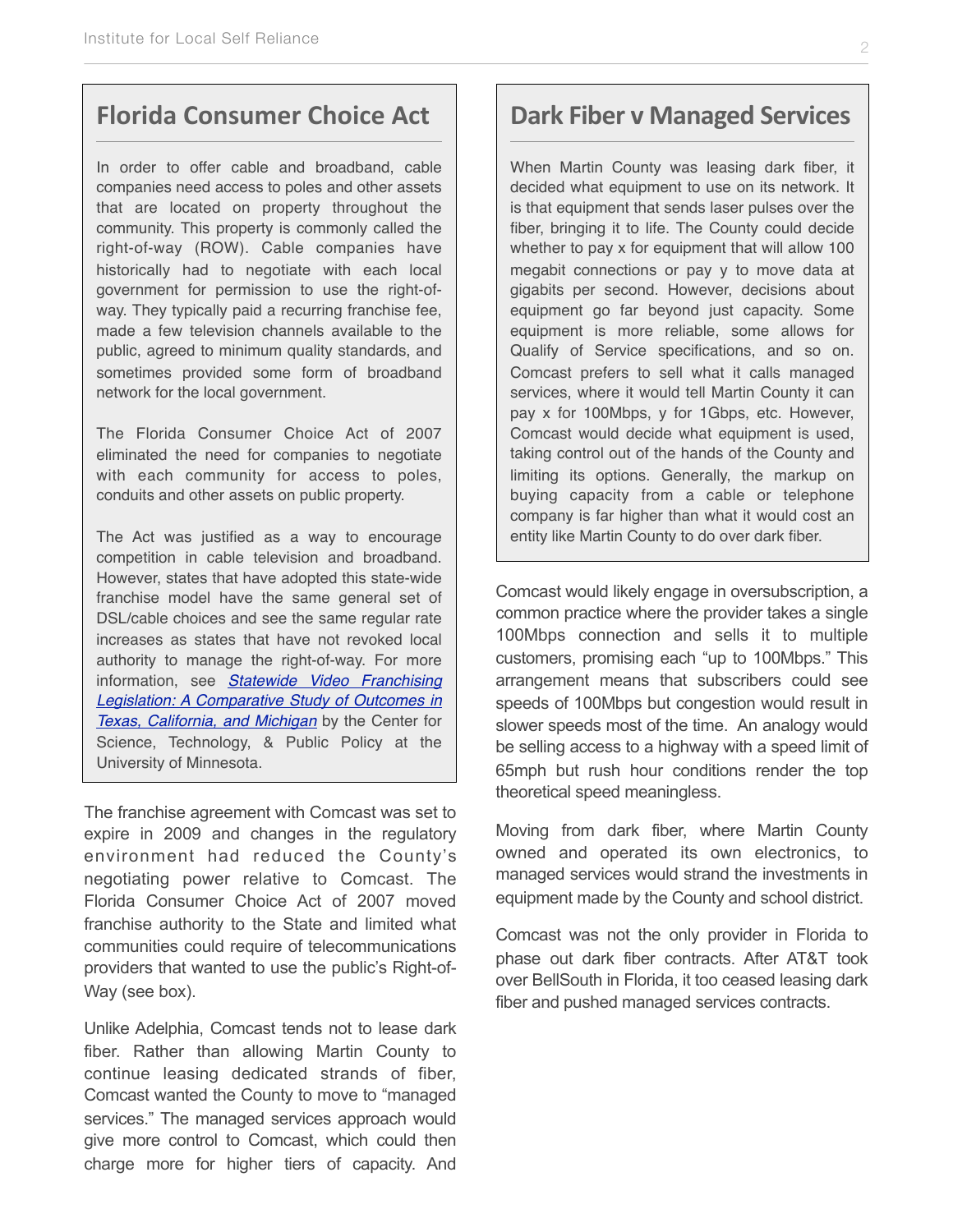#### **Comcast Negotiations**

Martin County Chief Information Officer (CIO) Kevin Kryzda wrote a letter to Comcast in 2006, stating the County's intention to negotiate a new agreement to continue leasing dark fiber. Comcast did not respond -- and had little reason to -- because the Florida Consumer Choice Act of 2007 would soon pass, eliminating local authority to negotiate a video franchise agreement. Statewide franchising would leave the County in a much worse negotiating position.

Toward the end of 2009, Comcast offered to extend the dark fiber lease through 2010, on a month-to-month basis, for \$12,075 per month (a \$18,900 increase for the year). At the end of the year, Comcast intended to raise the monthly rate to \$18,113, providing fresh motivation to Kryzda to find a long term solution for the County's telecommunications needs.

Kryzda knew the County had few options. The County had little bargaining power with Comcast and no other company had the willingness or capacity to replace the dark fiber network. Both Comcast and AT&T only wanted to sell the more profitable managed services.

Shortly thereafter, Comcast proposed a new 5 year lease agreement that would phase out the dark fiber network. Over the course of the proposed lease, monthly payments would jump from \$12,075 in the first year to \$98,261 in the

fifth year, an increase of 814% over the proposed 5-year contract (see Table 1). After the fifth year, the County would purchase managed services from Comcast.

Kevin Kryzda characterized Comcast's strategy as "take it or leave it."[2](#page-12-1)

But behind the scenes, Kryzda had already been exploring a long term solution: a county-owned network. Even before Comcast presented the ultimatum to the community, he had developed an alternative vision that would result in a better network for the County at a lower cost.

#### **The Rubber Chicken Circuit**

Kevin Kryzda became the catalyst, pushing Martin County to embrace his alternative vision. Kryzda had joined Martin County in 1983 as an Engineering Technician and worked his way up through the Information Technology Department. He was named CIO in 1999.

In 2006, Kryzda anticipated the shift in balance of power that would come with the Florida Consumer Choice Act of 2007. Even though he had not yet negotiated with Comcast, he knew what to expect. More engineer than public speaker, Kryzda nonetheless began planning to hit what he termed the "rubber chicken circuit" to give a series of presentations to explain why the County should build its own network. [3](#page-12-2)

| <b>Comcast Proposal for Contract Renewal</b>                        |                                    |             |             |             |             |             |             |
|---------------------------------------------------------------------|------------------------------------|-------------|-------------|-------------|-------------|-------------|-------------|
| <b>Proposed INET</b><br>extension from<br><b>Comcast</b><br>12/2009 | 1999-2009<br>(dark fiber<br>lease) | <b>FY10</b> | <b>FY11</b> | <b>FY12</b> | <b>FY13</b> | <b>FY14</b> | <b>FY15</b> |
| Comcast Monthly<br>Charge                                           | \$10,500                           | \$12,075    | \$18,113    | \$45,282    | \$98,261    | \$98,261    | \$98,261    |
| % increase from<br>previous year                                    |                                    | 15%         | 50%         | 150%        | 117%        | $0\%$       | 0%          |

Table 1: This table shows Comcast's proposal to the County to continue leasing services after the Fiber Lease extension would expire. After FY15, the County would have to transition to managed services, presumably at still higher cost, rather than continuing to lease dark fiber.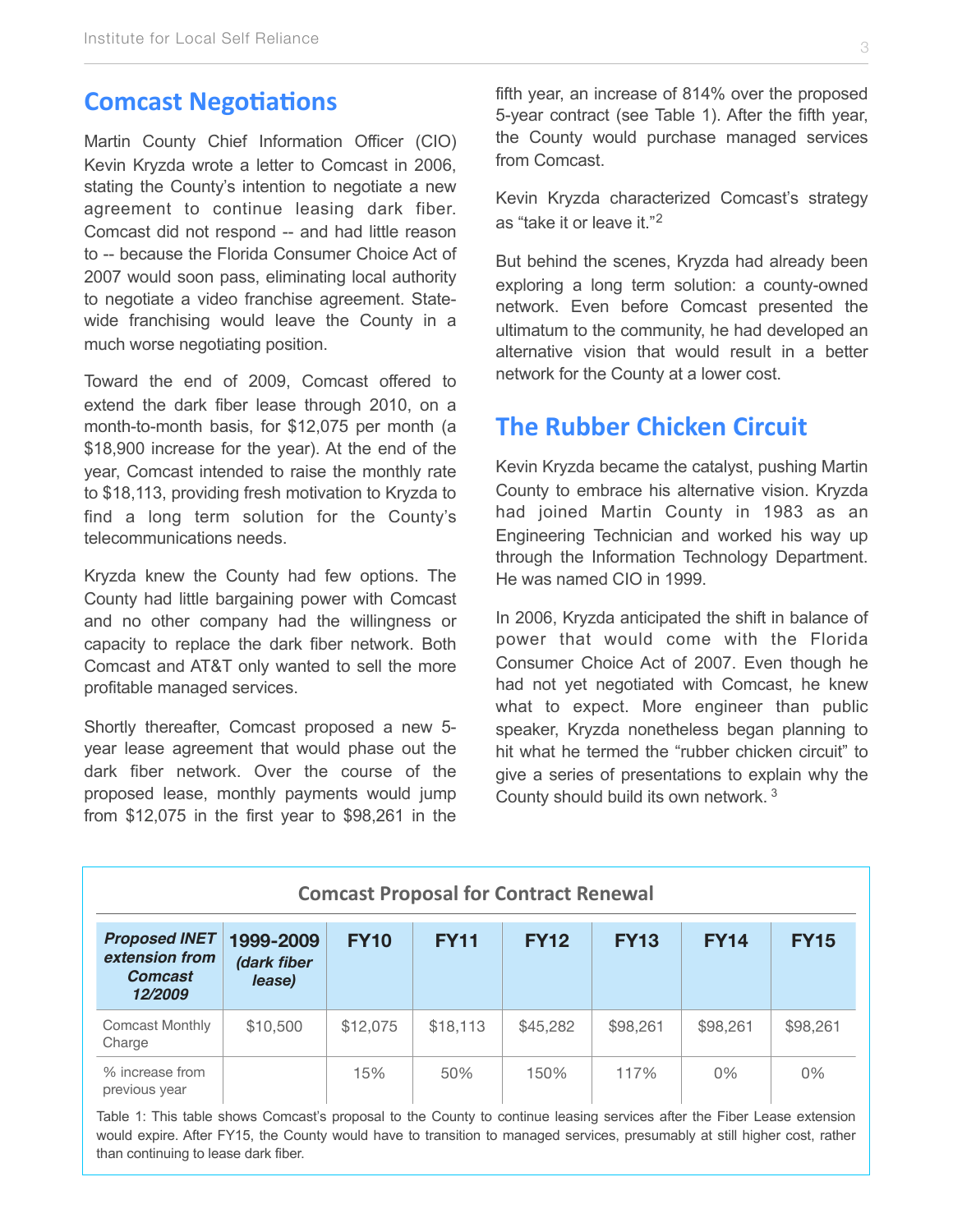Kryzda also knew the County would have to at least appear ready to go its own way in order to gain a better deal from Comcast:

"…the moment of realization came for me early on, in 2007 or 2008, that I had to get support for doing something about the eventual departure from Comcast. The best outcome, at the time, might have been for Comcast to finally relent and offer the same network at a reasonable price; even double [what the County was paying at the outset] might have been reasonable."[4](#page-12-3)

Kryzda tapped other local governments that had considered building community-owned networks to learn how to explain network technology and economics to local leaders without either frightening them or putting them to sleep. He also started to prepare the Board of Commissioners for Comcast's inevitable backlash. Before long, local officials asked him to attend meetings requested by Comcast.

Kryzda was a man on a mission. He talked with Board members from the local hospital system, members of the Economic Development Commission, and large local employers who would have use for high bandwidth and redundant connections. Though the County had no plans to offer services directly to any businesses or residents, the network could potentially lease dark fiber to businesses or a new service provider that would add competition to the community.

#### **Putting the Pieces Together**

In 2008, Kryzda worked with the Martin County Bond Council and a local law firm to estimate the cost of a publicly owned network. Though Comcast's dark fiber comprised the majority of the existing network, the County and school district had supplemented those connections over the years with their own fiber optic investments. The County and school already owned all the gear necessary to operate the network, they just needed to replace the spans owned by Comcast.

County IT staff, with help from Technology Assurance Labs in Orlando, estimated the new network would cost \$9.8 million.

Looking for opportunities to bring down the cost of the network, Kryzda turned to Don Donaldson, Martin County's Engineering Director. The Florida Department of Transportation (FDOT) had received a grant from the Federal Highway Administration (FHA) designated for transportation and public safety to expand the current "Intelligent Transportation System," originally built in 1999. Intelligent Transportation Systems use communications and computers, along with sensing and detecting technologies, to manage intersections with real-time information. Goals include less traffic congestion, reduced pollution, and improved safety.

Knowing that FDOT designated the grant for installing conduit and fiber in more intersections throughout the County, Kryzda initiated a conversation about merging pieces of their networks to share costs. Donaldson was initially apprehensive because FDOT maintains a strict interpretation of US Code Article 29, requiring FHA grants for transportation to be used exclusively for transportation services.

Kryzda believed they could find a way to collaborate. Rather than sharing fiber, he inquired, might the County network be allowed to share conduit that would be laid for the transportation project? The two systems would not be commingling assets, simply sharing empty space. Donaldson agreed.

Using new routes along the targeted traffic corridors, Kryzda contracted with a design engineer to adjust the network design. The contract cost \$33,000 but cut \$2.5 million off the network's price tag, reducing it to \$7.3 million. Kryzda credits this kind of collaboration and creative thinking for making the network attractive to elected officials and ultimately for its construction.

The Martin County School District, which used the same network as the County, was enthusiastic about the County-owned network proposal. Due to state mandates for online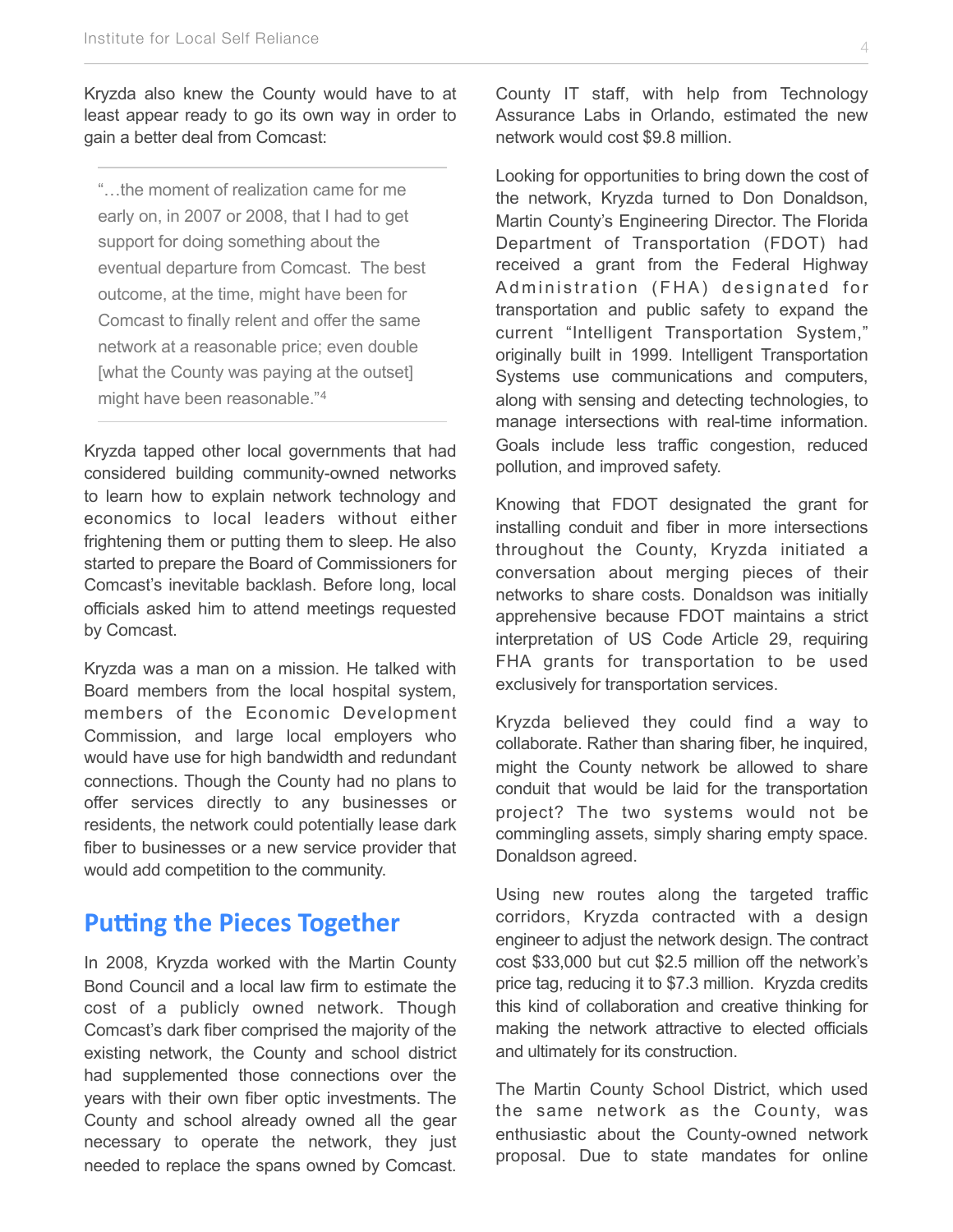testing and online instruction for every grade, the school district needed access to a high capacity, next-generation network. In a letter of support Steve Weil, Executive Director of Operations at the Martin County School District stated, "The District's use of the high speed network has changed from luxury to necessity."<sup>[5](#page-12-4)</sup> A 2012 report from the State Educational Technology Directors Association supports Weil's conclusion, noting that school district networks should have 1 Gbps connections between facilities by 2014-15 and 10Gbps by 2017-18[.6](#page-12-5)

Weil's enthusiastic letter anticipated benefits such as controlling service levels and speed, prioritizing traffic, and making upgrades easier. The school district accounted for 30 percent of the dark fiber and agreed to contribute 30 percent of the cost of creating the new network even before the decision to build the network was approved by the Board. The school district would be 30 percent owners, with a pro rata share in any future benefits or expenses. Because it had funds available from an existing capital budget before the project began, the schools' participation also reduced the total borrowing required.

#### **Planning, Financing, and Building**

On April 20, 2010, Kryzda presented the Long Term County Network Proposal to the Martin County Commission. Letters of support from the Business Development Board of Martin County, the school district, and the Economic Council of Martin County documented the need for a countyowned network.

The proposed network would not merely duplicate what Comcast previously provided. The new network would be far superior and faulttolerant. A single accident on Comcast's network could cut off first-responders from communications. The County's network would be built underground and use a ring topology that would allow for uninterrupted service even if an accident severed a cable.

A business analysis by consulting firm Rice, Williams Associates concluded that a primary source of anticipated revenue would come from leasing connections to the Martin County Public Schools while a small revenue stream could come from other institutional clients, and several local townships. The firm believed the network a sound investment due to the County's strong credit rating, the downward price trend in the construction market, the situation with the Comcast lease, and the potential value of the network. Not only would the County save money, it would have far greater capacity and greater reliability than if it continued leasing services from Comcast.

The Commission voted unanimously to issue an RFP for the construction of the network, which would give major carriers an opportunity to bid, even if just to offer dark fiber.

Unsurprisingly, the County's plan to build its own network led Comcast to quickly change its negotiating tactics. After the Board authorized the RFP in April 2010, Comcast suddenly revised its previous "take it or leave it offer," cutting prices in half. Rather than stepping into the fifth year at \$98,261, the revised offer was \$45,000 and would transition to managed services in the sixth year.

Comcast's changed position shows the importance of local government establishing a viable alternative to depending on a distant corporation. Martin County's examination of a publicly owned network would have saved the County \$2 million over the next five years if it had accepted Comcast's revised offer as compared to the first.

Martin County Commissioners, however, had already seen the benefits of a carrier independent network and were moving forward.

AT&T submitted a bid to provide services as a vendor, but its approach was similar to Comcast's original high-priced approach. Comcast did not submit a bid. Kryzda notes that Comcast instead spent significant time during the RFP bid period lobbying the Board of Commissioners to reconsider their "risky" investment.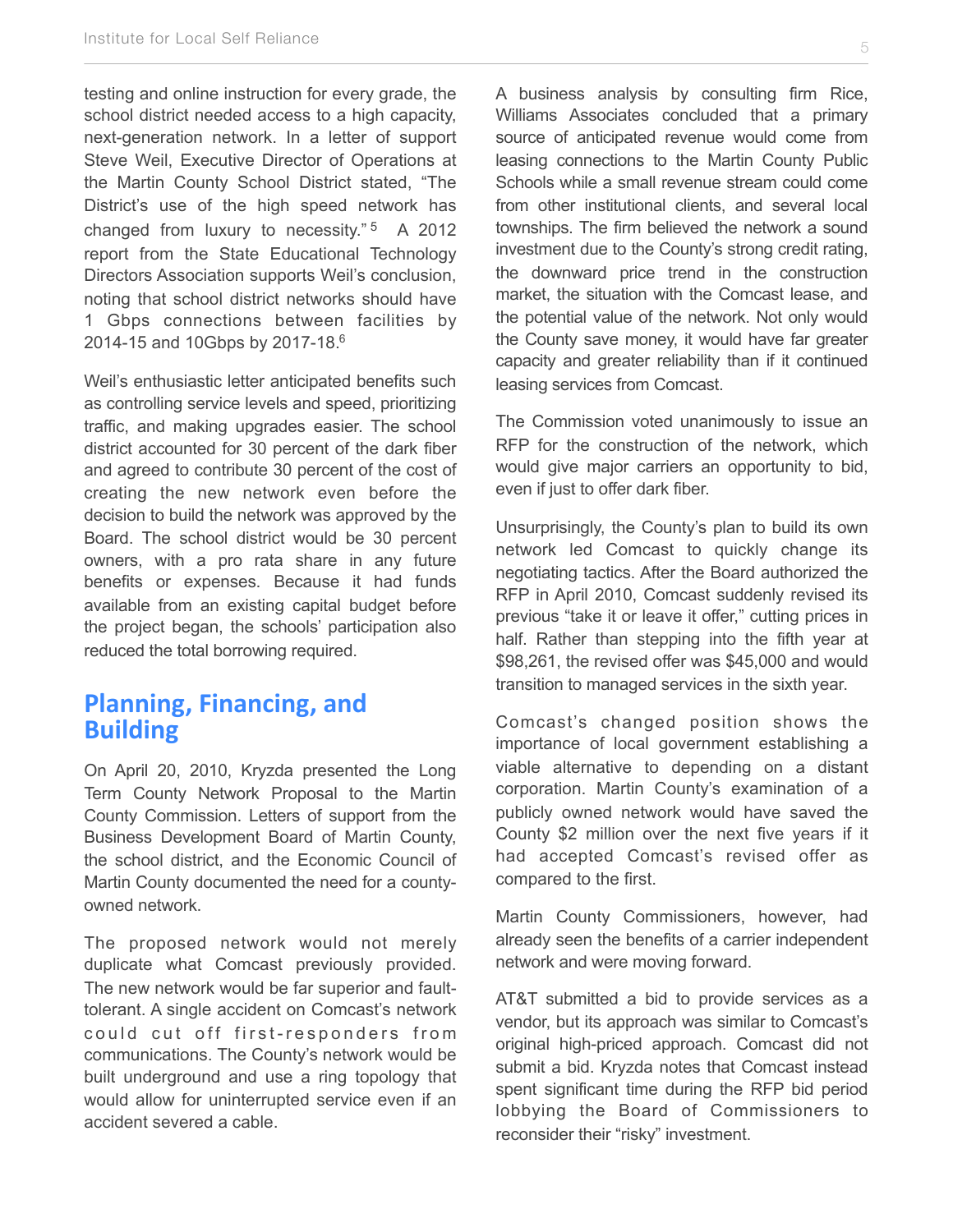A local public/private relationship presented itself during the RFP. Indiantown Telecommunications Service (ITS) is a relatively small, rural local exchange carrier located in the center of the county. Between 2006 and 2010, ITS invested in its own fiber network, installing fiber optic cable in and around the center of the county. ITS approached Martin County and Kryzda, offering a 43-mile fiber swap. ITS would use Martin County fiber to expand its service area and Martin County would use existing ITS fiber to avoid trenching and installation costs. The savings associated with the agreement brought the expected cost of building the network down to \$4.14 million.

To pay for its share, the County arranged a 15 year, \$3.12 million bank loan with First Southwest Company at

3.25% interest, resulting in annual debt service of \$270,000.

Kryzda had adopted an aggressive goal of completing the Community Broadband Network (CBN) before the end of July, 2011, when the Comcast Fiber Lease extension would expire. The County was so convinced it would succeed it did not budget for lease payments beyond July of 2011. It was an ambitious strategy, but the selfimposed deadline worked. The construction for the project commenced on January 3rd, 2011 and



the County no longer required Comcast's leased lines after July 31. However, the full network took a little longer to complete. The County first connected each sites with a single connection to make the deadline and then later added the redundant connections to complete a network comprised of seven rings.

| <b>School District Savings</b> |             |             |             |             |             |             |              |
|--------------------------------|-------------|-------------|-------------|-------------|-------------|-------------|--------------|
|                                | <b>FY12</b> | <b>FY13</b> | <b>FY14</b> | <b>FY15</b> | <b>FY16</b> | <b>FY17</b> | <b>Total</b> |
| Comcast                        | \$160,779   | \$348,886   | \$348,886   | \$348,886   | \$348,886   | \$348,886   | \$1,905,209  |
| <b>CBN O&amp;M</b>             | \$6,120     | \$6,120     | \$6,120     | \$6,120     | \$6,120     | \$6,120     | \$36,720     |
| <b>CBN Capital</b>             | \$260,000   | \$260,000   | \$260,000   | \$260,000   | \$260,000   | \$0         | \$1,300,000  |
| Savings                        | $-$105,341$ | \$82,766    | \$82,766    | \$82,766    | \$82,766    | \$342,766   | \$568,489    |

Table 2: The school district saves over \$500,000 in the first six years by partnering with the County to build a publicly owned network rather than continuing to lease connections from Comcast. Here, we compare the price of leasing from Comcast against the County Broadband Network approach (CBN), including the \$1.3 million capital investment amortized over five years. Cost savings continue to accumulate even faster in later years.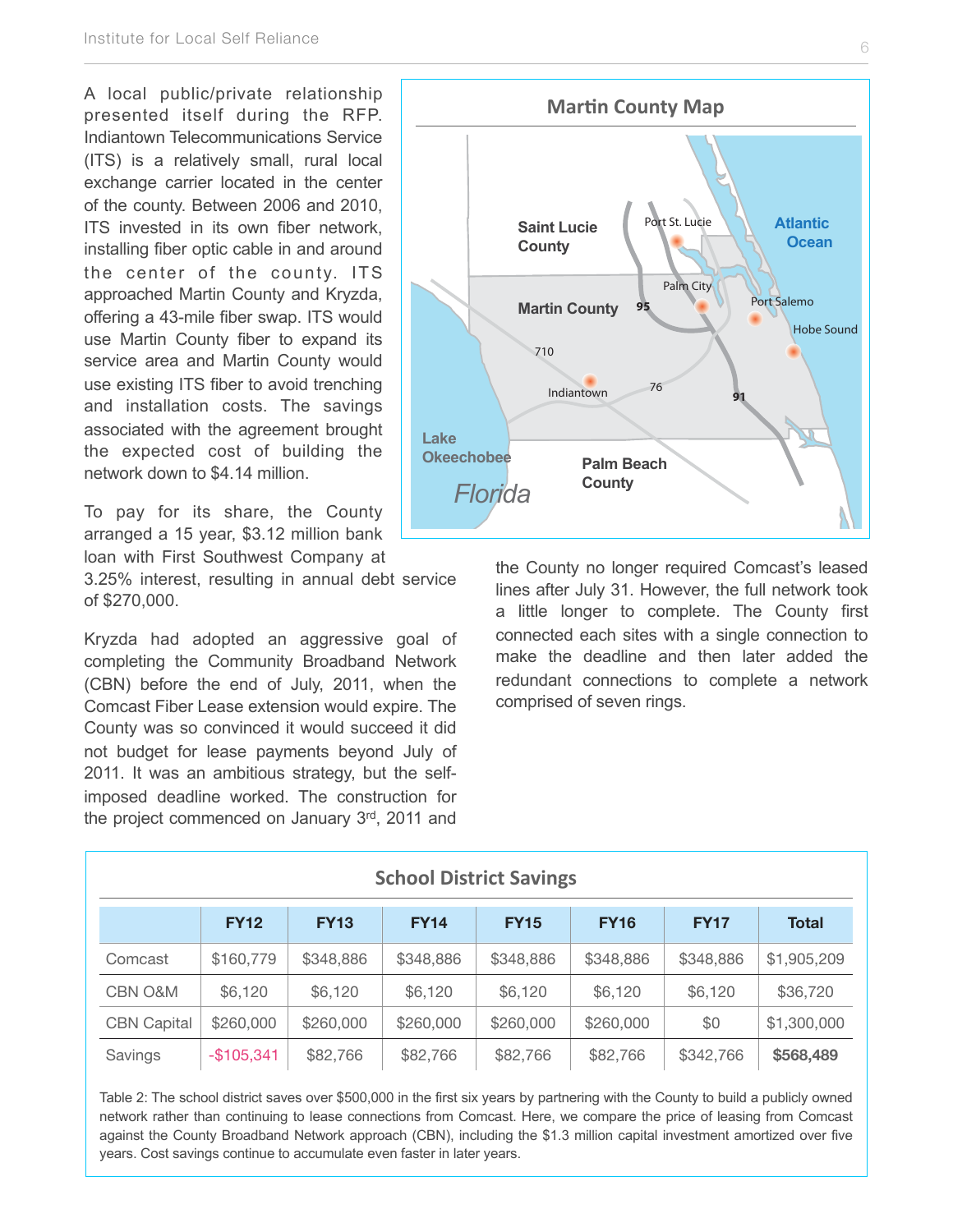#### **Partnerships and Community Benefits**

Even before the build was finished, Martin County saw the advantages in creating more local partnerships. At a February, 2011 meeting, while the network was still being built, Martin County Commissioners voted unanimously to spend \$250,000 to expand the network to Port St. Lucie's network. The town of Port St. Lucie, sits about 7 miles past the County line, but the Board wanted to seek out possible economic opportunities. The new connection would link the Martin Memorial Hospital to its Health System in Tradition, a Port St. Lucie community[.7](#page-12-6)

The Health System has 19 facilities in Martin and St. Lucie Counties, some administrative and others clinical. In addition to traditional use of Internet applications, the System makes use of tele-health applications. The Martin Health System (MHS) uses EPIC, a state-of-the-art clinical medical record system, for sharing health records making clinical processes more efficient and effective for patient care.<sup>8</sup> EPIC allows the Health System to be compliant with the federal mandate to convert all medical records in the U.S. to electronic format by 2014.

According to Kryzda, that one relationship "put them in the black."<sup>[9](#page-12-8)</sup> In short, the hospital lease covered the gap between what the County had been paying to lease the dark fiber network from Comcast and the higher debt service cost from building its own network. Without the dark fiber

lease to MHS, the network would have still been a good investment compared to the cost of leasing from Comcast but the MHS lease actually reduced the County's expenses.[10](#page-12-9)

The total annual operating and maintenance costs of the network are estimated at \$51,000 each year. The equipment used to operate the network has long been budgeted for separately as part of the County and school district IT budgets.

The school district expects to recoup its \$1.3 million capital investment in less than 5 years. If the original Comcast offer had been accepted, the school district would have continued to pay 30 percent of the lease, increasing its costs to  $$348,886$  annually by  $2013.<sup>11</sup>$  Instead, the school is paying a meager 12 percent of the operations and maintenance costs of the network each year[.12](#page-12-11) For \$6,120 each year, the school connects 26 facilities with 1Gbps connections.

The school has two additional sites served by AT&T Metro-E connections at a much slower 10 Mbps[.13](#page-12-12) The cost of that service, which is 1/100 th as fast as the County-owned network, is \$5,268 per month.[14](#page-12-13) At first glance, this suggests that the County network is not only 100 times faster than AT&T, but also 10 times less expensive. But the true difference is even greater, as illustrated in Table 3. During the five year amortization period for the school district's capital investment, the County network provides 9.77 Mbps for each \$100 compared to the .03 Mbps delivered by AT&T. But after the costs are amortized, the

| <b>County Network Superior to AT&amp;T Connections</b> |                    |                         |             |                     |  |  |
|--------------------------------------------------------|--------------------|-------------------------|-------------|---------------------|--|--|
|                                                        | <b>Yearly Cost</b> | <b>Yearly Cost/Site</b> | <b>Mbps</b> | <b>Mbps / \$100</b> |  |  |
| AT&T                                                   | \$63,216           | \$31,608                | 10          | 0.03                |  |  |
| CBN Year 1-5                                           | \$266,120          | \$10,235.38             | 1000        | 9.77                |  |  |
| $CBN$ Year $5+$                                        | \$6,120            | \$235.38                | 1000        | 424.84              |  |  |

Table 3: Of the school district's 28 sites, 26 are connected to the County Broadband Network at 1Gbps and 2 are connected using MetroE from AT&T at 10Mbps. Breaking out the cost and capacity on a per site basis, AT&T delivers only .03 Mbps for each \$100 spent whereas the County network delivers 9.77 Mbps during the years over which the capital cost is amortized and 424.84 Mbps in later years.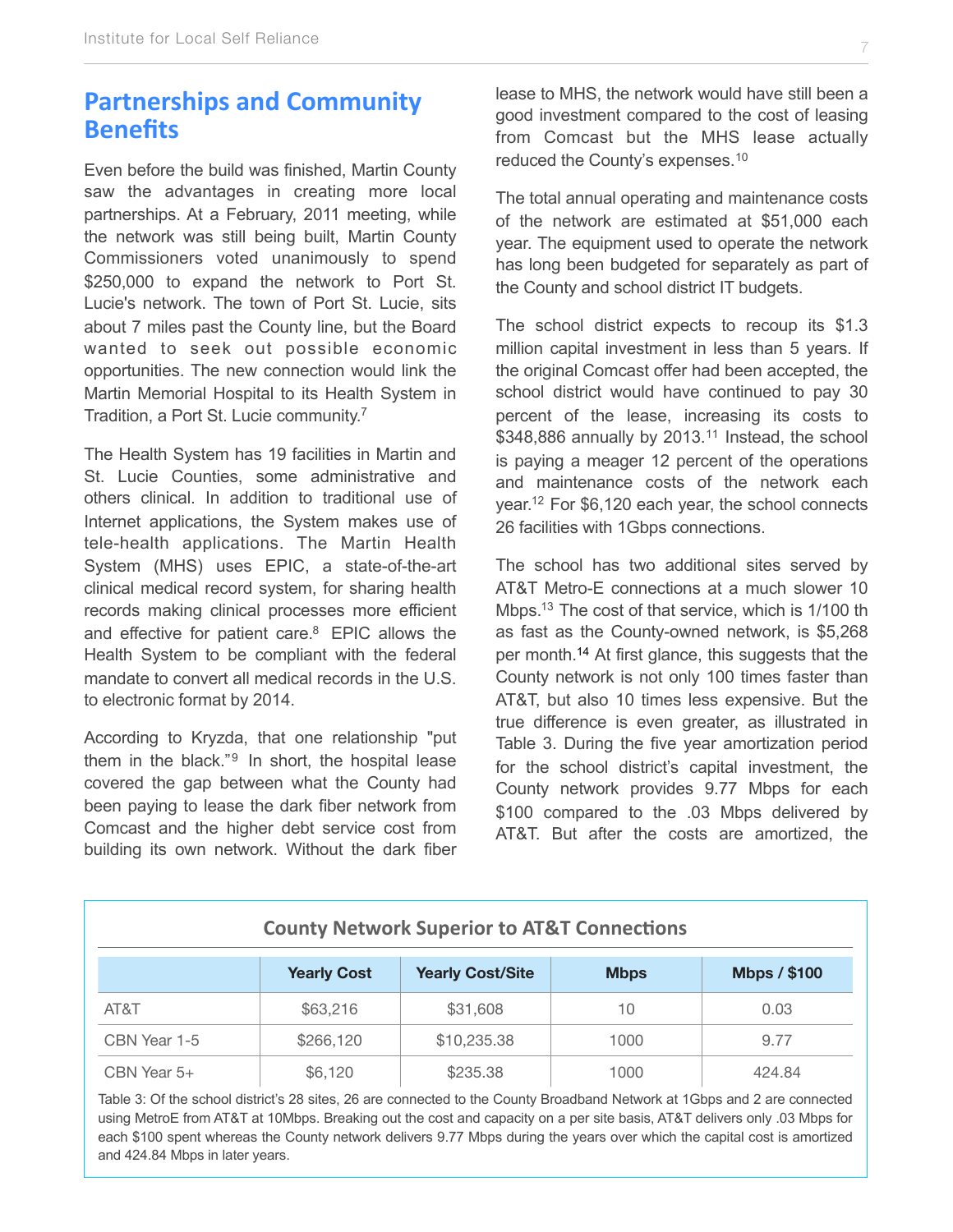County's network delivers 14,161 times the capacity of AT&T per dollar.

Katie Preston, Director of Educational Technology at the Martin County School District says of the network:

The CBN provides a scalable fully redundant network with a life expectancy of 25 years. This jointly owned and maintained network replaced the traditional, non-redundant, carrier provided, connectivity that was consuming a large portion of the school district's operating budget. The new network has allowed us to meet the ever increasing needs related to online curriculum and testing and will allow us to meet future requirements through simple and affordable equipment upgrades.<sup>[15](#page-12-14)</sup>

Public safety in Martin County has improved as well. By sharing conduit and routes, twice as many intersections are hooked into the Intelligent Transportation System as would have been absent the collaboration 16

New, unanticipated uses for the County network appear on a regular basis. Three public safety towers are now on the network, saving \$73,000 in annual connectivity and surveillance costs. When the past public safety network carrier, AT&T, proposed moving the signal to its new MetroE-2 system, the price jumped dramatically. Martin County moved its public safety system on to the new County network instead. Call center operators insist the new connections are far superior than what was offered by AT&T.

The network runs approximately 154 miles throughout the county. In addition to serving the County facilities and the school district, the towns of Jupiter Island, Sewell's Point, the City of Stuart, and Martin Health Systems take full advantage of the CBN's capabilities.

#### **Barriers to Public Ownership**

If the County wants to provide telecommunications services to nongovernmental entities, it must adhere to Florida Stat. §350.81.<sup>2</sup> Dark fiber is not considered a telecommunications service.

Florida Stat. §350.81 dictates a stringent and burdensome set of rules, regulations, and requirements that discourage publicly owned networks from providing services to residents and businesses. Among the various restrictions on publicly owned networks is one that requires a referendum if the network is funded with revenue bonds that take longer than 15 years to mature. Under the law, publicly owned networks must be selfsustaining within four years, a provision that is not required of the private sector. If four years is not sufficient, the network's owners must make plans to stop providing services, find a private partner, dispose of the system, or obtain approval for some other use of the system. A four-year deadline is particularly difficult to meet when a community network invests in expensive fiber-to-the-home services.

#### **The Future of Martin County's New/Network**

One of Kryzda's unforeseen responsibilities throughout the process has been managing expectations. At the beginning of the discussion to build a community network, it was obvious that the Commission wanted to capitalize on greater connectivity for the entire County. The Commission stated that it wanted to avoid a "proprietary network," serving only community anchor institutions. Early ideas were to find a way to offer bandwidth to public institutions, government, businesses and residents. Legal restrictions, however, make it difficult for the County to offer telecommunications services to residents and businesses (see Barriers to Public Ownership Box).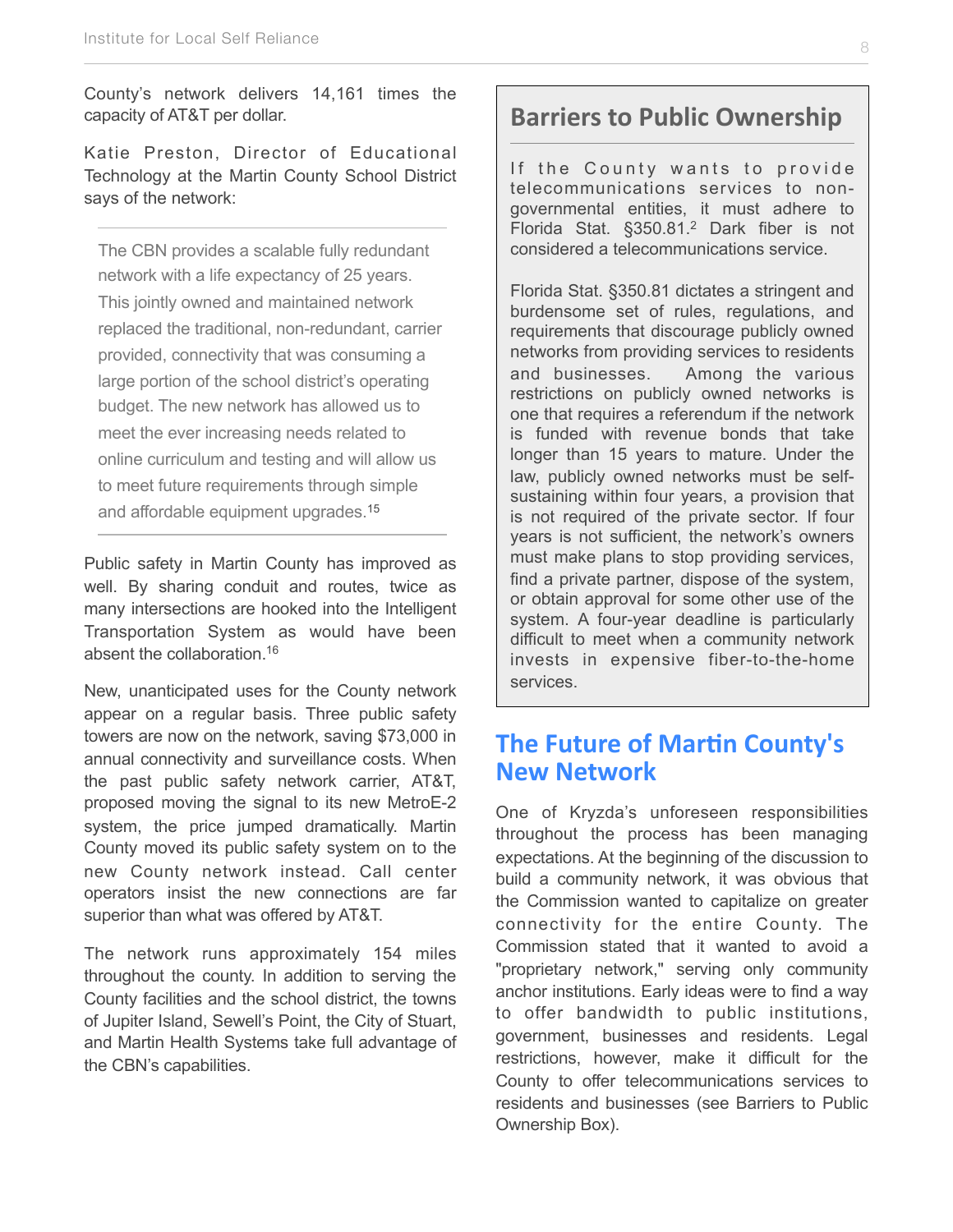#### **Palm Beach County**

Nearby Palm Beach County also has its own network connecting public facilities. Greenacres, a town in Palm Beach County, has just announced it will connect to the County network, saving almost \$25,000 per year while increasing capacity to its facilities. The city currently pays AT&T \$33,360 per year for a 1.5 connection but will now pay the County \$8,400 for 10Mbps.

In January 2011, the Board of Commissioners hired Cherrystone Management Consultants Inc. to provide a study on new ways to generate revenue with the network. Some recommendations in the report included selling broadband capacity to wireline and wireless carriers, ISPs, the State of Florida, and commercial entities. Cherrystone also suggested Martin County become a "Global Broadband Gateway Port Community." Another possibility was seeking a partnership with Comcast to offer services on the new network, although that suggestion was not received with much enthusiasm on either side.

Kryzda does not anticipate providing commercial services to residents or businesses directly. Based on a legal analysis done by Baller Herbst Law Group, a pre-eminent telecommunications law resource, such a move could be difficult under existing law (see Barriers to Public Ownership box). Florida has created special regulations for publicly owned networks in addition to all the regulations on private companies that would already apply to the County. Thus far, Martin County is only considering leasing dark fiber on a case-by-case basis and possibly offering Internet access to government entities.

#### **Conclusion**

From the start, Kryzda kept his eye on the prize: obtaining the best deal for the County and the taxpayers. He credits collaboration with partners, like the School Board and the County Transportation Department, as keys to success

#### **Martin County Network Savings**

|                                                                                                                    | <b>Annual</b><br><b>Average</b> | <b>Total</b><br><b>Savings</b> |  |  |  |  |
|--------------------------------------------------------------------------------------------------------------------|---------------------------------|--------------------------------|--|--|--|--|
| Over 20 years                                                                                                      | \$1.5 Million                   | \$30.3 Million                 |  |  |  |  |
| Over 15 years                                                                                                      | \$1.3 Million                   | \$19.8 Million                 |  |  |  |  |
| Over 10 years                                                                                                      | \$1.1 Million                   | \$11.3 Million                 |  |  |  |  |
| Table 4: Projected savings of the Martin County<br>Broadband network compared to leasing services from<br>Comcast. |                                 |                                |  |  |  |  |

along with creative thinking. Finding existing assets and incorporating them into a network design saves money and firms up relationships across agency lines.

This network was a success from day one. The County maintains control over its network, including budgeting for future upgrades rather than fearing the next round of negotiations with Comcast. The cost of the network to the County is far less than what it would have had to pay Comcast to deliver a comparatively inferior service. Between the school district's contribution and the hospital's dark fiber lease, the County has virtually unlimited capacity and could actually generate additional revenue by leasing additional strands of fiber. Through the partnership with ITS, residents and businesses in parts of the County have gained an additional Internet Service Provider to choose from.

Local governments across the nation face a classic why-rent-when-you-can-own analysis for telecommunications services. These services will be necessary for as far into the future as anyone can presently imagine. One of the important lessons from Martin County is that smart public investments can result in large savings, and smart partnerships can result in even more savings. Additionally, the cost of the network would have been higher had Martin County not previously built its own spans of fiber optic cable incrementally as opportunities presented themselves.